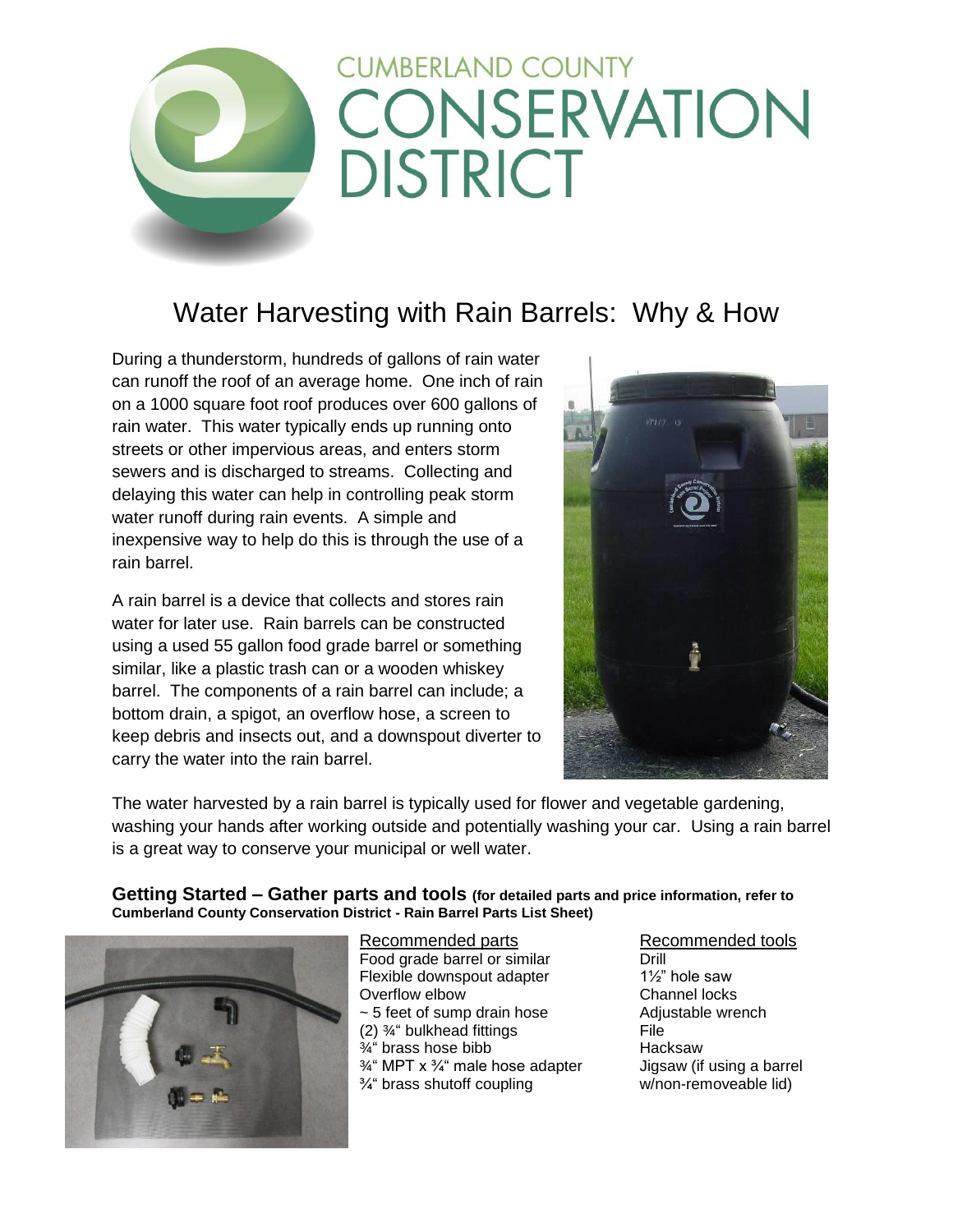#### **Rain Barrel Construction & Installation Instructions**

#### **Prepare the Barrel**

Remove the barrel lid and rinse out your barrel to remove any debris or food product from its previous use. Avoid using bleach as a cleaner. For an environmentally safe solution, use 2 teaspoons of castile soap and 2 teaspoons of vinegar or lemon juice for every gallon of water used to clean your barrel. If you use a barrel without a removable lid, cut out the end that has the 2 bung openings to create your open end. Then use the screen to cover this open end.

## **Rain Barrel Construction**

#### **1) Drill and Cut holes**

Use a 1½" hole saw to cut the hole for the spigot assembly, bottom drain and the overflow. Make the spigot assembly hole (B) about 12" (all distances to center of holes) up from the bottom of the barrel and the overflow hole (C) about 4" down from the top. Next, use the same hole saw to make the hole for the drain (A). This hole should be about 4" up from the bottom. If the lid is two pieces, remove the center part of the lid, but keep the lid ring, this will hold the screen in place when reinstalled. If the lid is one piece, use a jigsaw to cut a 2½" by 3½" rectangle in the lid, near the outside edge of the lid.

#### **2) Install Plumbing Parts**

A - Bottom Drain Installation: Disassemble the bulkhead fitting. (Optional - Wrap Teflon tape around the long end of the brass hose adapter fitting) screw this into

one of the bulkhead fittings. Once this is threaded into the fitting, thread on the brass shut off coupling until snug. This seals with a rubber gasket. Next, lay the barrel on its side, from the outside, insert the male end of the fitting through the 1½" hole at the bottom of the barrel, reach into the barrel

and hold the female end of the bulkhead fitting and have another person thread in the other end of the fitting from the outside of the barrel (the rubber washer should be located on the outside of the barrel). Make sure the drain valve is situated properly when the bulkhead fitting is tightened.

B - Spigot Installation: Disassemble the bulkhead fitting. (Optional - Wrap Teflon tape around the threads of the hose bibb) and thread it into the bulkhead fitting until tight. Insert the fitting through the 1½" hole 12" up the barrel. Reassemble the bulkhead fitting, making sure the rubber washer is on the outside of the barrel. It is important that this fitting is very tight, use an adjustable wrench and channellocks if you need to. Make sure the spigot is situated properly when the bulkhead fitting is tightened.

> C - Overflow Installation: Thread in the overflow elbow into the 1½" hole near the top of the barrel. This is a tight fit, so it will require some elbow grease to get the threads started. You may need to use a file to open up the hole a little bit. Thread this all the way in, and stop when the barbed side of the elbow is pointing toward the ground, slip a five foot section of the sump drain kit hose onto the elbow.







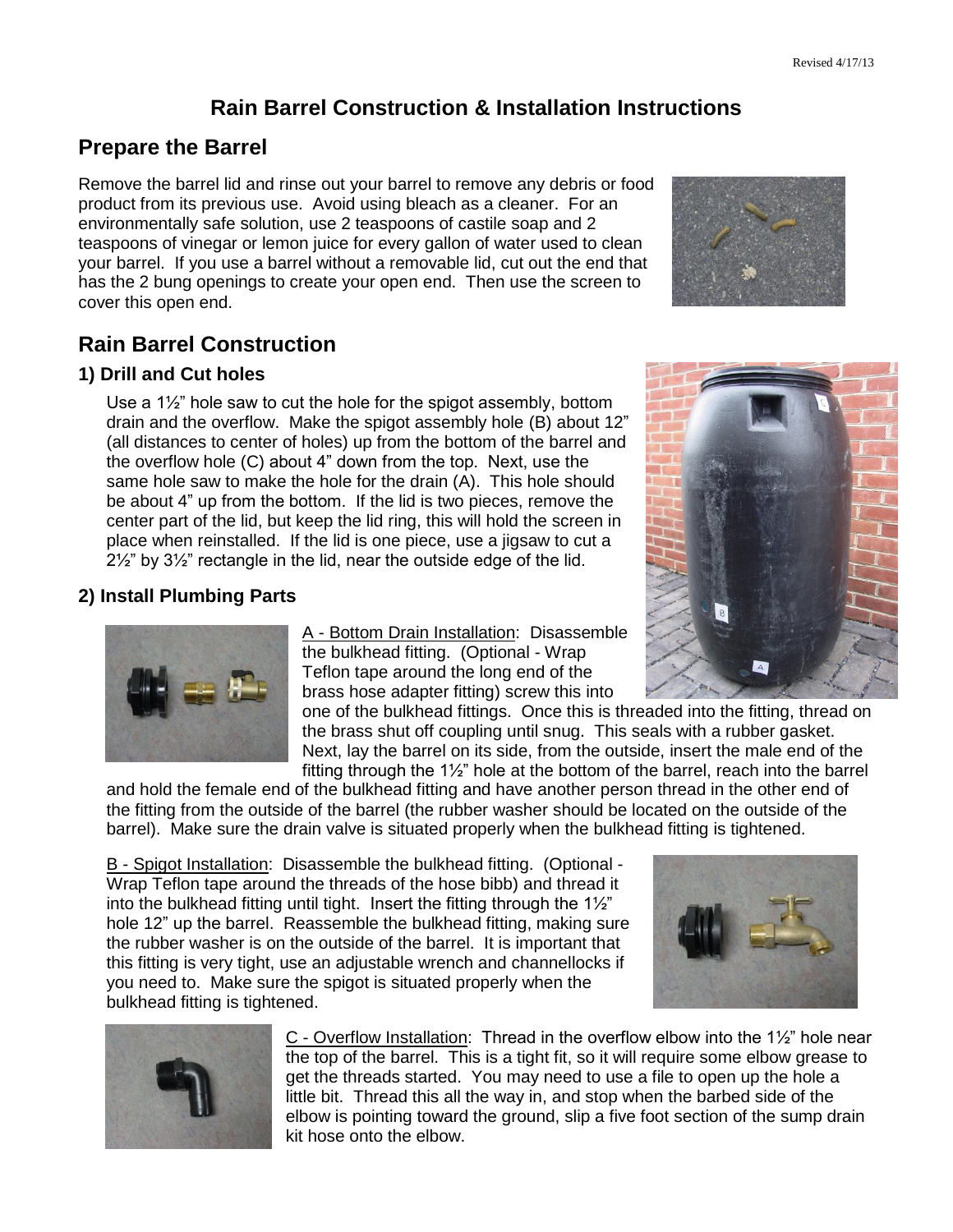#### **3) Install Screen**

Use a 2 foot by 2 foot section of fiberglass screen and place it across the top of your barrel. Carefully, reinstall the lid ring making sure the screen stays in place. NOTE: If the lid is one piece with the cutout, make sure you reinstall the lid with the cutout where it needs to be to adapt to your downspout.



### **Rain Barrel Installation**



Prepare a level area to place the barrel. Some stone or cinder blocks work well



Cut your existing downspout about 6" to 12" above the top of the barrel



Slip the downspout adapter onto your downspout and direct the other end onto the top of the barrel

If using a lid with the area you cut out, insert the other end of the downspout adapter into the rectangular cutout in the lid. The downspout adapter may need to be secured to your downspout with some screws.

Check the weather for the next expected rain event and enjoy your rain barrel!

#### **Miscellaneous tips for using your rain barrel:**

- Do not use collected water for drinking, cooking or bathing.
- Keep the lid secure so children or animals cannot fall into the barrel.
- Disconnect the barrel during the winter to avoid freezing and breaking of the barrel and its valves. The piece of downspout you cut off to install the rain barrel can be reinstalled using the downspout diverter (see picture to right).
- If a moss killer has been used on the roof let a few rainfalls occur before collecting the roof runoff.
- Divert the overflow hose toward a grassy area. This will allow the water to infiltrate the ground.
- The installed screen will prevent mosquitoes from breeding in your barrel. Keep in mind…you may see mosquitos in your rain barrel because eggs possibly were carried in from your spouting.
	- They will die and not create a breeding concern.
- Consider joining multiple barrels for additional capacity! (see picture to right)
- Add a pump to create water pressure

For more information: Vince McCollum 717-240-7812 Cumberland County Conservation District